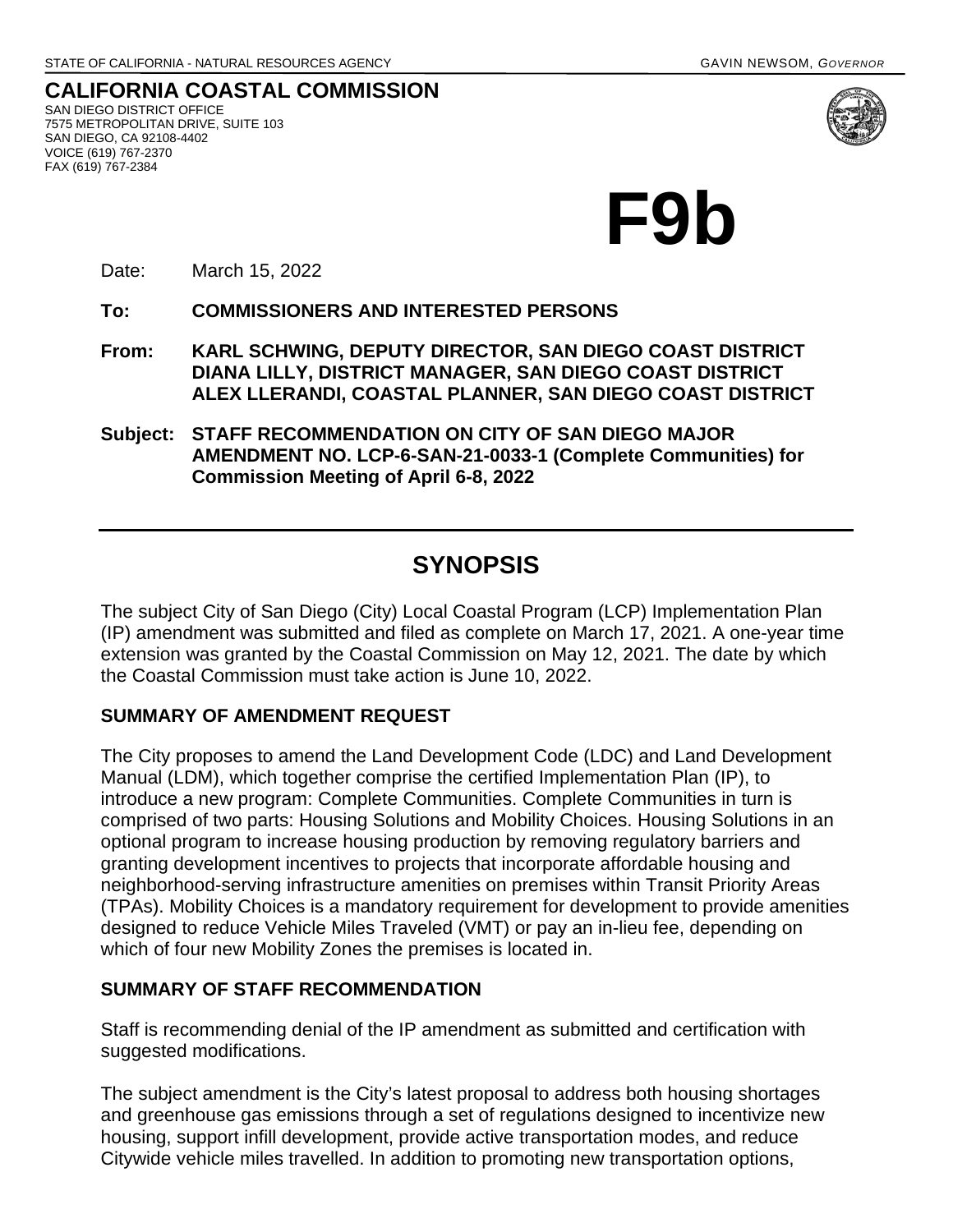Mobility Choices is also the City's response to Senate Bill 743, which requires the City to adopt a new metric for analyzing transportation impacts to achieve a reduction in vehicular traffic (Vehicle Miles Traveled), rather than accommodating additional traffic (Level of Service). Both programs generally align with the overall goals of the Coastal Act and the certified LCP, which support the provision of housing, alternative transit, and the reduction of greenhouse gases.

The Complete Communities: Housing Solutions portion of the amendment allows increased density based on floor area ratio (FAR) for very low, low, or moderate income household projects that include the provision of neighborhood amenities designed to enhance walkability. The program establishes design requirements of the public amenities such as minimum dimensions, landscape design, public visibility, lighting, recreational amenities, etc. to ensure that development availing itself of Housing Solutions incentives through the incorporation of public amenities like public promenades does so in a manner that will truly be of benefit to both the public and residents of the development.

Although these incentives are in the form of relaxed development standards such as setbacks, heights, lot coverage, and density, adverse impacts to community character, public views or sensitive habitat will be avoided because the amendment limits development in the coastal zone to a maximum FAR of 2.5 and a maximum height of 30 feet, in line with the currently certified coastal height limit overlay zone. Furthermore, an incentive in the coastal zone must be consistent with the resource protection standards of the City's Local Coastal Program or the environmentally sensitive land regulations. Finally, the LCP calls for balanced community composition its coastal communities, so the incentives will not adversely impact intended community character.

The purpose of the mandatory Mobility Choices program is to reduce vehicle miles traveled (VMT) in the City by requiring new development to develop or fund active transportation infrastructure and amenities. In order to ensure that the shift in traffic analysis from Level of Service (LOS) to VMT does not result in projects where impacts to coastal access are not fully analyzed and mitigated, the City and Commission staff worked closely to develop various modifications to the new Appendix T: Transportation Study Manual of the Land Development Manual to include language that will guide applicants as to when additional traffic analysis may be required for near-shore development. As modified, the TSM gives greater specificity as where such additional analysis may be required, including near the shoreline, major coastal access routes, beaches, parks, and Mission Bay, and the hours of likely beach travel, which include peak weekend visitation hours, and qualitative or quantitative analysis of traffic impacts for pedestrians, bicyclists, and vehicles.

Thus, as modified, the Complete Communities: Housing Solutions and Mobility Choices amendment to the City of San Diego's certified LCP IP can be found consistent with the community character and public access policies of the certified LUPs for the City of San Diego. It is staff's understanding the City is in agreement with the suggested modifications.

The appropriate motions and resolutions begin on page 6. The suggested modifications begin on page 7. The findings for denial of the Implementation Plan Amendment as submitted begin on page 14. The findings for approval of the plan, if modified, begin on page 15.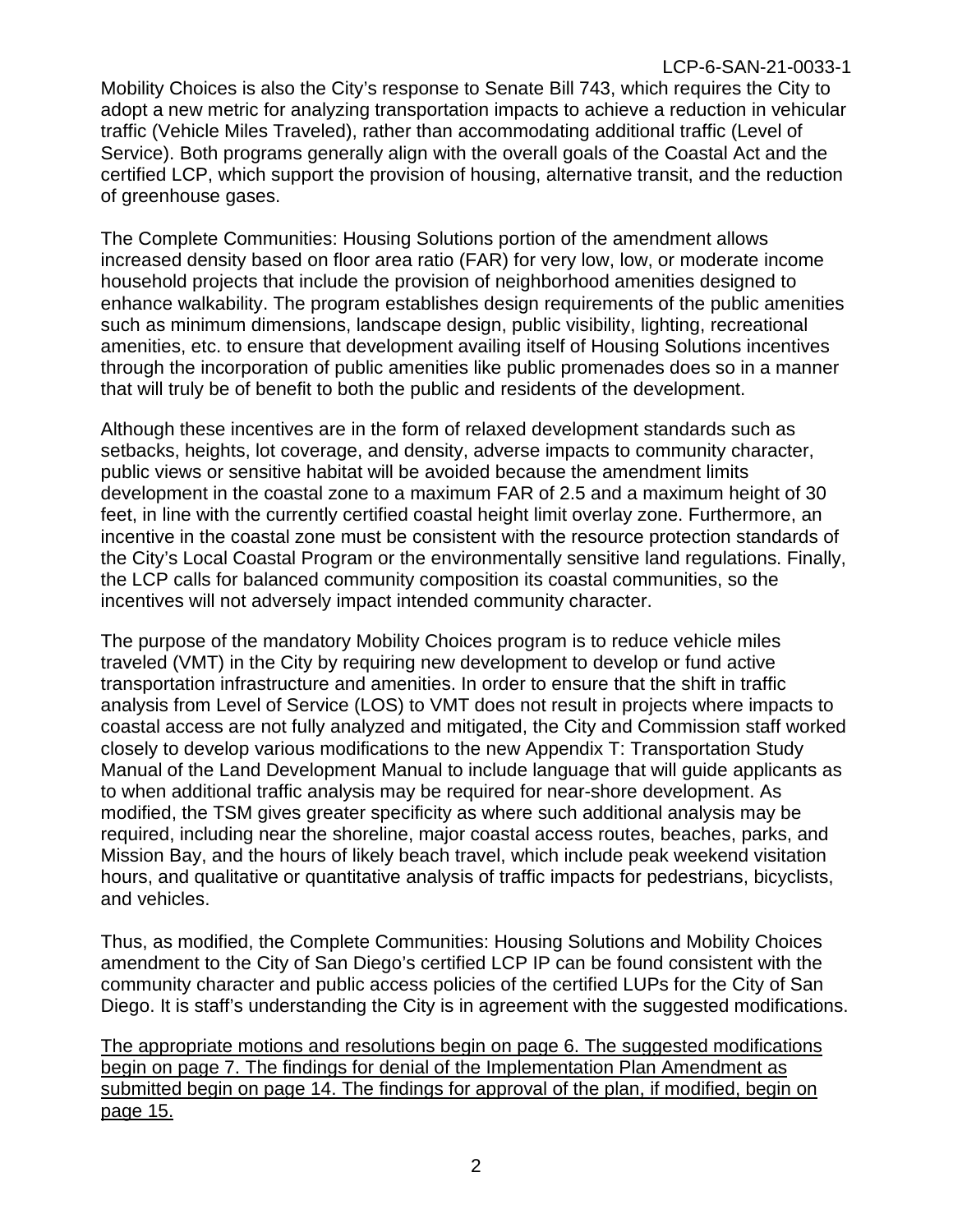### **BACKGROUND**

The City of San Diego's first LCP was certified in 1988, and the City then assumed permit authority. The City as a whole is organized such that each separate community within its boundaries is covered by its own distinct community plan. Thus, the City's LCP consists of the certified LUPs for its community segments located within the coastal zone and the certified IP. The IP consists of portions of the City's Municipal Code, along with some Planned District Ordinances (PDOs) and Council Policies. In 1999, the Commission certified the City's Land Development Code (LDC), which primarily consists of Chapters 11 through 15 of the municipal code. It replaced the first certified IP and took effect in the coastal zone on January 1, 2000.

### **ADDITIONAL INFORMATION**

Further information on the City of San Diego LCP Amendment No. LCP-6-SAN-21-0033-2 may be obtained from Alexander Llerandi, Coastal Planner, at [alexander.llerandi@coastal.ca.gov](mailto:alexander.llerandi@coastal.ca.gov) or (619) 767-2370.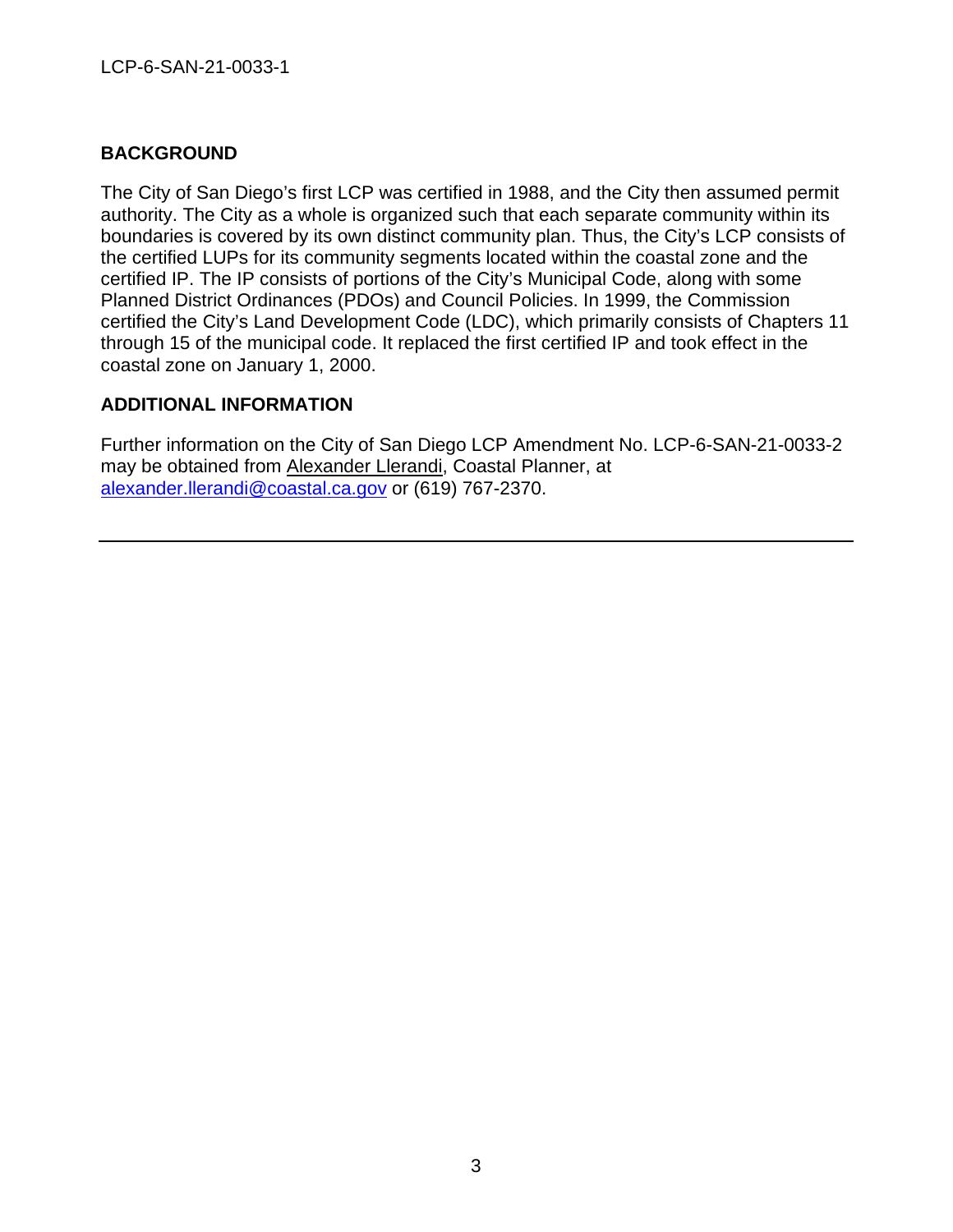# **TABLE OF CONTENTS**

|    |                                                              | 5               |
|----|--------------------------------------------------------------|-----------------|
|    | $A_{-}$                                                      | $5\overline{5}$ |
|    | B.                                                           |                 |
|    |                                                              |                 |
| Н. |                                                              |                 |
|    |                                                              |                 |
|    | IV. FINDINGS FOR REJECTION OF THE CITY OF SAN DIEGO          |                 |
|    | <b>IMPLEMENTATION PLAN AMENDMENT, AS SUBMITTED, AND</b>      |                 |
|    |                                                              |                 |
|    |                                                              |                 |
|    | Α.                                                           |                 |
|    | B.                                                           |                 |
|    | $1_{-}$                                                      |                 |
|    | $\mathcal{P}$                                                |                 |
|    | <b>CONSISTENCY WITH THE CALIFORNIA ENVIRONMENTAL QUALITY</b> |                 |

## **EXHIBITS**

[Exhibit 2 – Land Development Manual Appendix A Threshold Language](https://documents.coastal.ca.gov/reports/2022/4/F9b/F9b-4-2022-exhibits.pdf)

[Exhibit 3 – New Appendix R: Transportation Impact Manual](https://documents.coastal.ca.gov/reports/2022/4/F9b/F9b-4-2022-exhibits.pdf)

[Exhibit 4 – New Appendix T: Mobility Choices Regulations](https://documents.coastal.ca.gov/reports/2022/4/F9b/F9b-4-2022-exhibits.pdf)

[Exhibit 5 – Mobility Choices Zone Map](https://documents.coastal.ca.gov/reports/2022/4/F9b/F9b-4-2022-exhibits.pdf)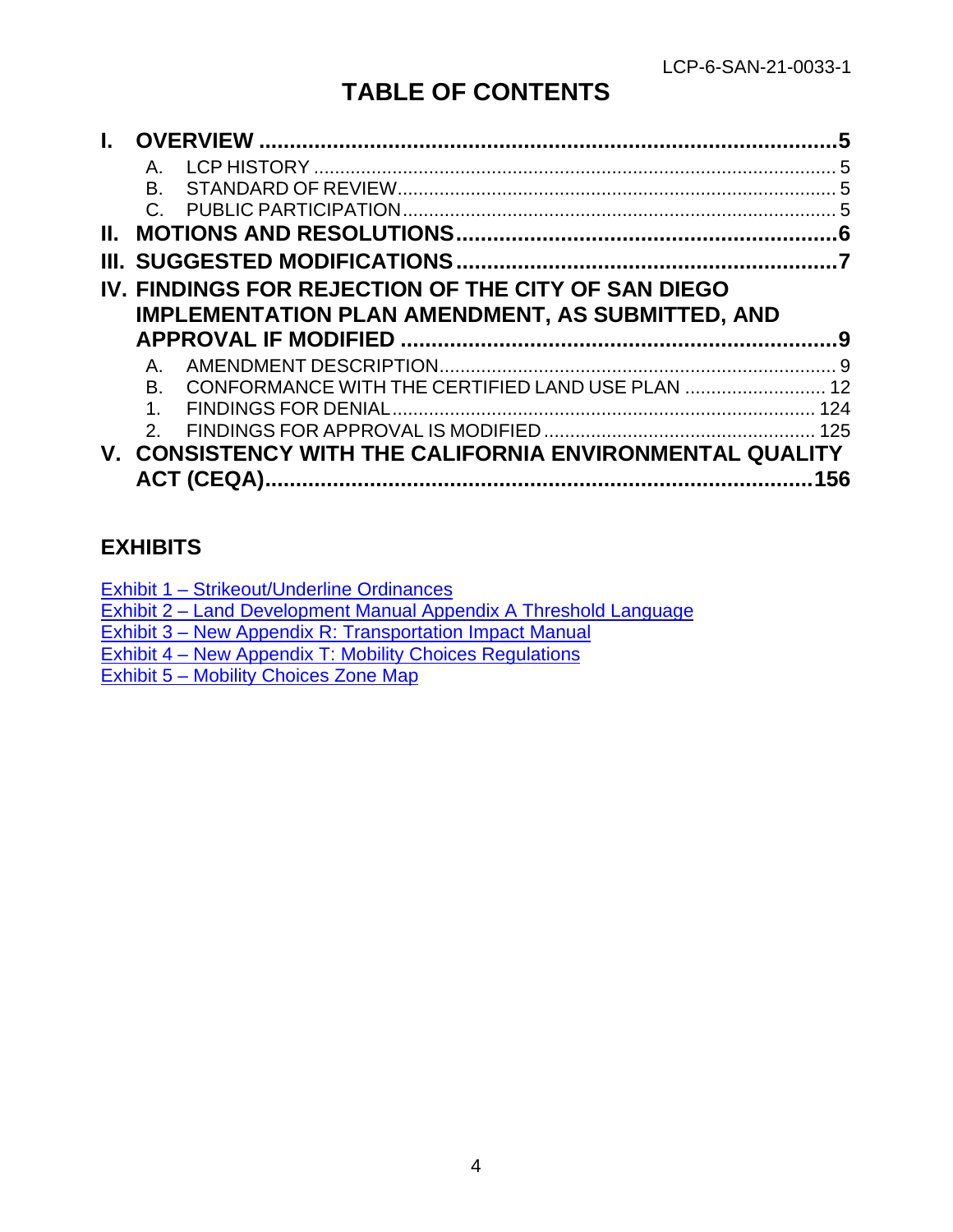# <span id="page-4-0"></span>**I. OVERVIEW**

## <span id="page-4-1"></span>**A. LCP HISTORY**

The City of San Diego has a long history of involvement with the community planning process, and in 1977 requested that the Coastal Commission permit segmentation of its LUP into twelve parts in order to conform, to the maximum extent feasible, with the City's various community plan boundaries. In the intervening years, the City has intermittently submitted all of its LUP segments, which are all presently certified, in whole or in part.

When the Commission approved segmentation of the LUP, it found that the implementation phase of the City's LCP would represent a single unifying element. This was achieved in January 1988, and the City of San Diego assumed permit authority on October 17, 1988, for the majority of its coastal zone. Several isolated areas of deferred certification remained at that time, but some have since been certified as LCP amendments. Other areas of deferred certification still remain today and will be acted on by the Coastal Commission in the future.

Since the effective certification of the City's LCP, there have been numerous major and minor amendments processed by the Commission. These have included everything from land use revisions in several segments, to the rezoning of single properties, to modifications of citywide ordinances. In November 1999, the Commission certified the City's Land Development Code (LDC) and associated documents as the City's IP, replacing the original IP adopted in 1988. The LDC became effective in January 2000.

## <span id="page-4-2"></span>**B. STANDARD OF REVIEW**

Pursuant to Section 30513 of the Coastal Act, the Commission may only reject zoning ordinances or other implementing actions, as well as their amendments, on the grounds that they do not conform with, or are inadequate to carry out, the provisions of the certified land use plan. The Commission shall take action by a majority vote of the Commissioners present.

## <span id="page-4-3"></span>**C. PUBLIC PARTICIPATION**

Section 30503 if the Coastal Act requires local governments to provide the public with the maximum opportunities to participate in the development of the LCP amendment prior to submittal to the Commission for review. The City has held Planning Commission and City Council meetings with regard to the subject amendment request. All of those local hearings were duly noticed to the public. Notice of the subject amendment has been distributed to all known interested parties.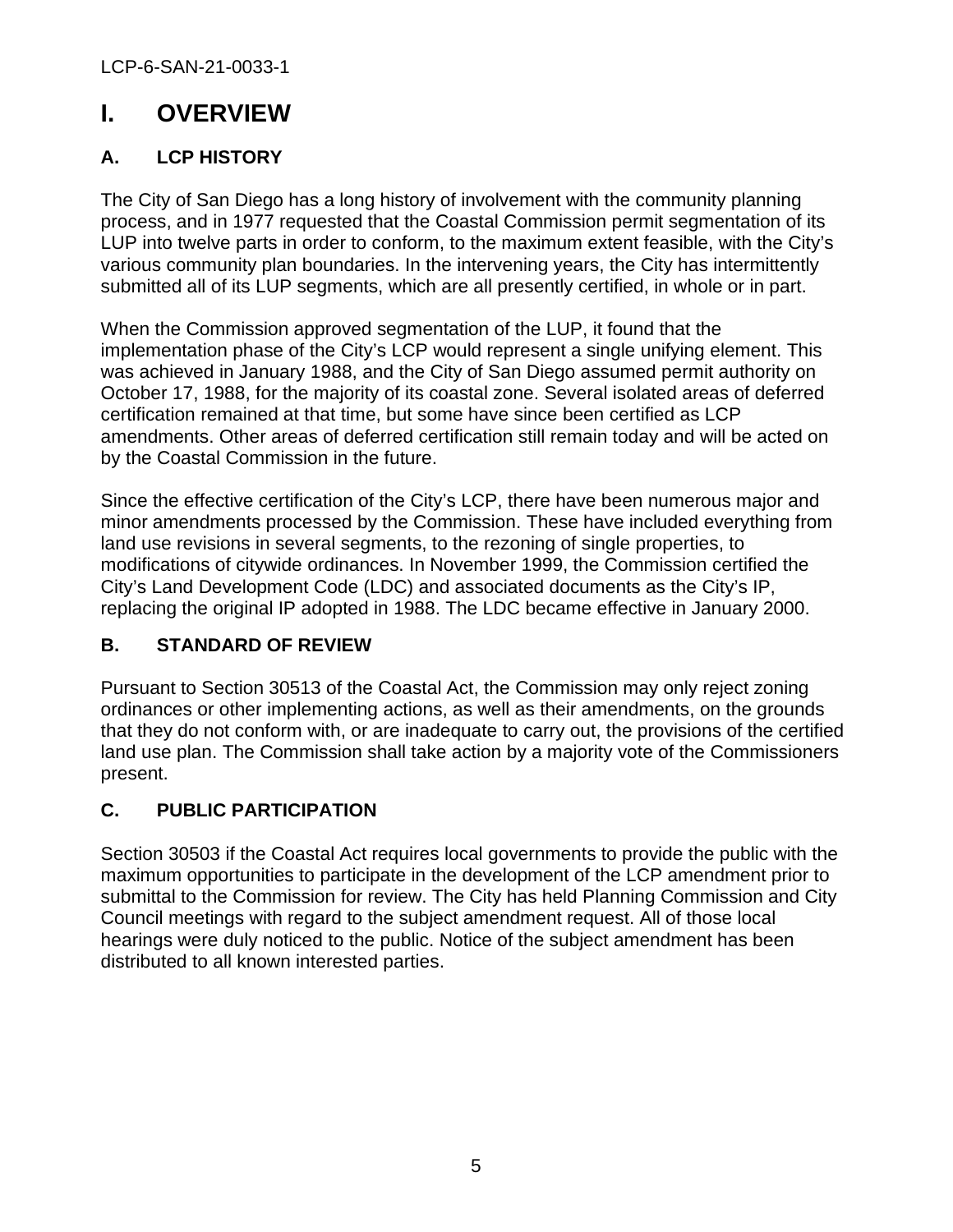## <span id="page-5-0"></span>**II. MOTIONS AND RESOLUTIONS**

Following a public hearing, staff recommends the Commission adopt the following resolutions and findings. The appropriate motion to introduce the resolution and a staff recommendation are provided just prior to each resolution.

### **1. MOTION:**

I move that the Commission reject the Implementation Program Amendment No. LCP-6-SAN-21-0033-2 for the City of San Diego certified LCP as submitted.

## **STAFF RECOMMENDATION OF REJECTION:**

Staff recommends a **YES** vote. Passage of this motion will result in rejection of Implementation Program and the adoption of the following resolution and findings. The motion passes only by an affirmative vote of a majority of the Commissioners present.

### **RESOLUTION TO DENY CERTIFICATION OF THE IMPLEMENTATION PROGRAM AMENDMENT AS SUBMITTED:**

The Commission hereby denies certification of the Implementation Program Amendment submitted for the City of San Diego certified LCP and adopts the findings set forth below on grounds that the Implementation Program as submitted does not conform with, and is inadequate to carry out, the provisions of the certified Land Use Plan(s). Certification of the Implementation Program would not meet the requirements of the California Environmental Quality Act as there are feasible alternatives and mitigation measures that would substantially lessen the significant adverse impacts on the environment that will result from certification of the Implementation Program as submitted.

### **2. MOTION:**

I move that the Commission certify the Implementation Program Amendment No. LCP-6-SAN-21-0033-2 for the City of San Diego as modified by staff.

### **STAFF RECOMMENDATION:**

Staff recommends a **YES** vote. Passage of this motion will result in certification of the Implementation Program Amendment with suggested modifications and the adoption of the following resolution and findings. The motion passes only by an affirmative vote of a majority of the Commissioners present.

### **RESOLUTION TO CERTIFY THE IMPLEMENTATION PROGRAM AMENDMENT WITH SUGGESTED MODIFICATIONS:**

The Commission hereby certifies the Implementation Program Amendment for the City of San Diego certified LCP is it is modified as suggested and adopts the findings set forth below on grounds that the Implementation Program Amendment, with the suggested modifications, conforms with and is adequate to carry out the certified Land Use Plan(s).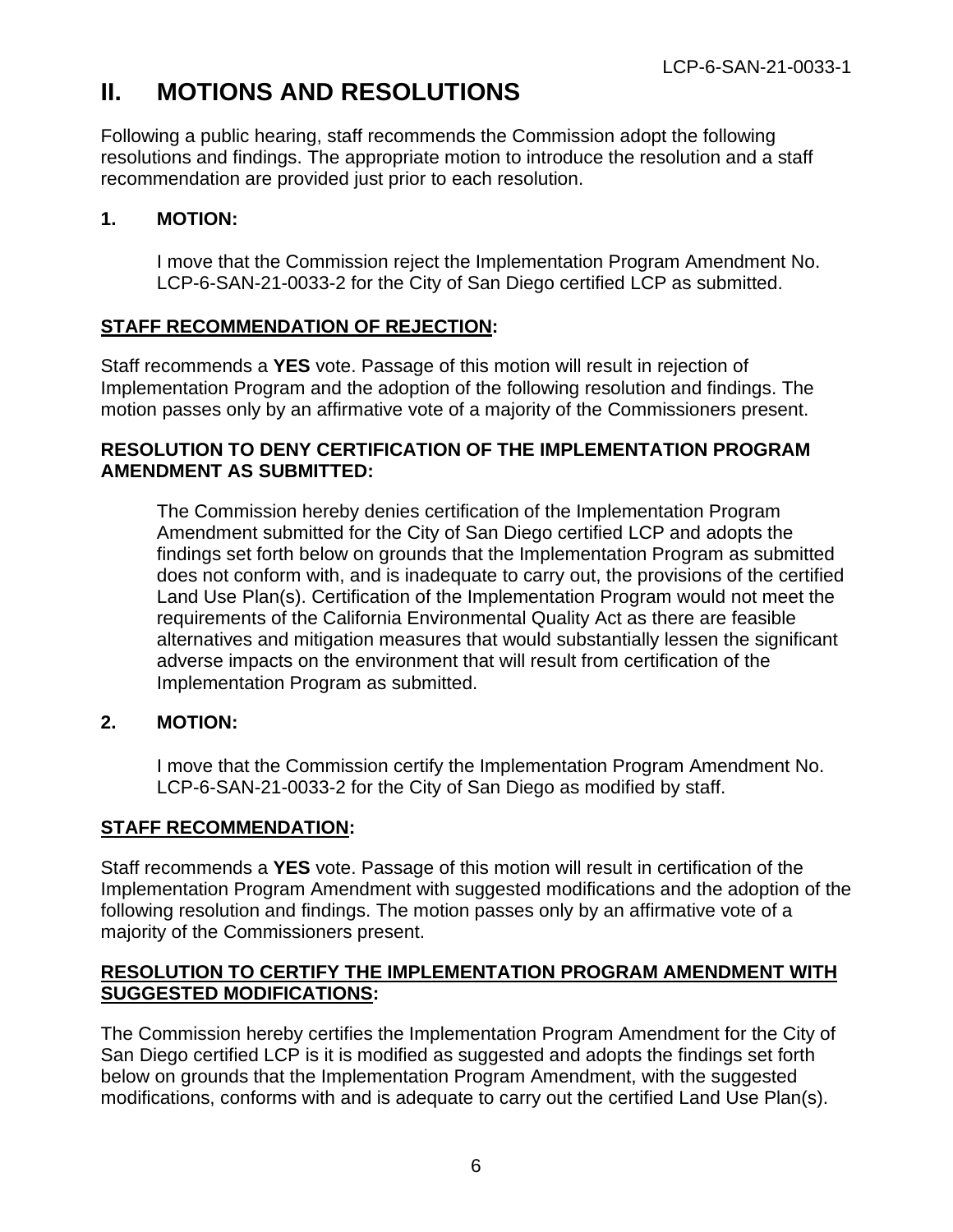Certification of the Implementation Program Amendment if modified as suggested complies with the California Environmental Quality Act, because either 1) feasible mitigation measures and/or alternatives have been incorporated to substantially lessen any significant adverse effects of the Implementation Program Amendment on the environment, or 2) there are no further feasible alternatives and mitigation measures that would substantially lessen any significant adverse impacts on the environment.

# <span id="page-6-0"></span>**III. SUGGESTED MODIFICATIONS**

Staff recommends the following suggested revisions to the proposed Implementation Plan be adopted. The underlined sections represent language that the Commission suggests be added, and the struck-out sections represent language which the Commission suggests be deleted from the language as originally submitted.

1. On the third page of Appendix R: Transportation Study Manual (TSM), the title of Appendix D shall be modified as follows:

Appendix D: Transportation Project Screening Criteria Analysis Supplemental **Guidance** 

2. On Page 1 of Appendix R: Transportation Study Manual (TSM), the first sentence of the Preface shall be modified as follows:

This manual is intended to describe the required transportation analysis requirements for land development, roadway projects, and specific plans in the City of San Diego.

3. On Page 22 of Appendix R: Transportation Study Manual (TSM), the first paragraph shall be modified as follows:

In a roadway project classified as a major or primary arterial is included in a Community Plan that has been updated after the 2008 City of San Diego's comprehensive General Plan Update, it may be presumed to have a less than significant transportation impact with no additional transportation analysis of induced VMT necessary because these roadway projects are required to support citywide planned growth and implementation of the General Plan Goals identified in Table 2, which are consistent with the intent of SB 743. See Appendix D: Transportation Project Screening Criteria Analysis Supplemental Guidance for additional information and evidence that supports this presumption.

4. On Page 33-34 of Appendix R: Transportation Study Manual (TSM), the final paragraph shall be modified as follows:

The screening criteria provided serve as a guide to determine study requirements. City staff may determine additional study requirements apply due to location, project complexity, local transportation system complexity, or other local context. For example, for development located within the Coastal Overlay Zone, additional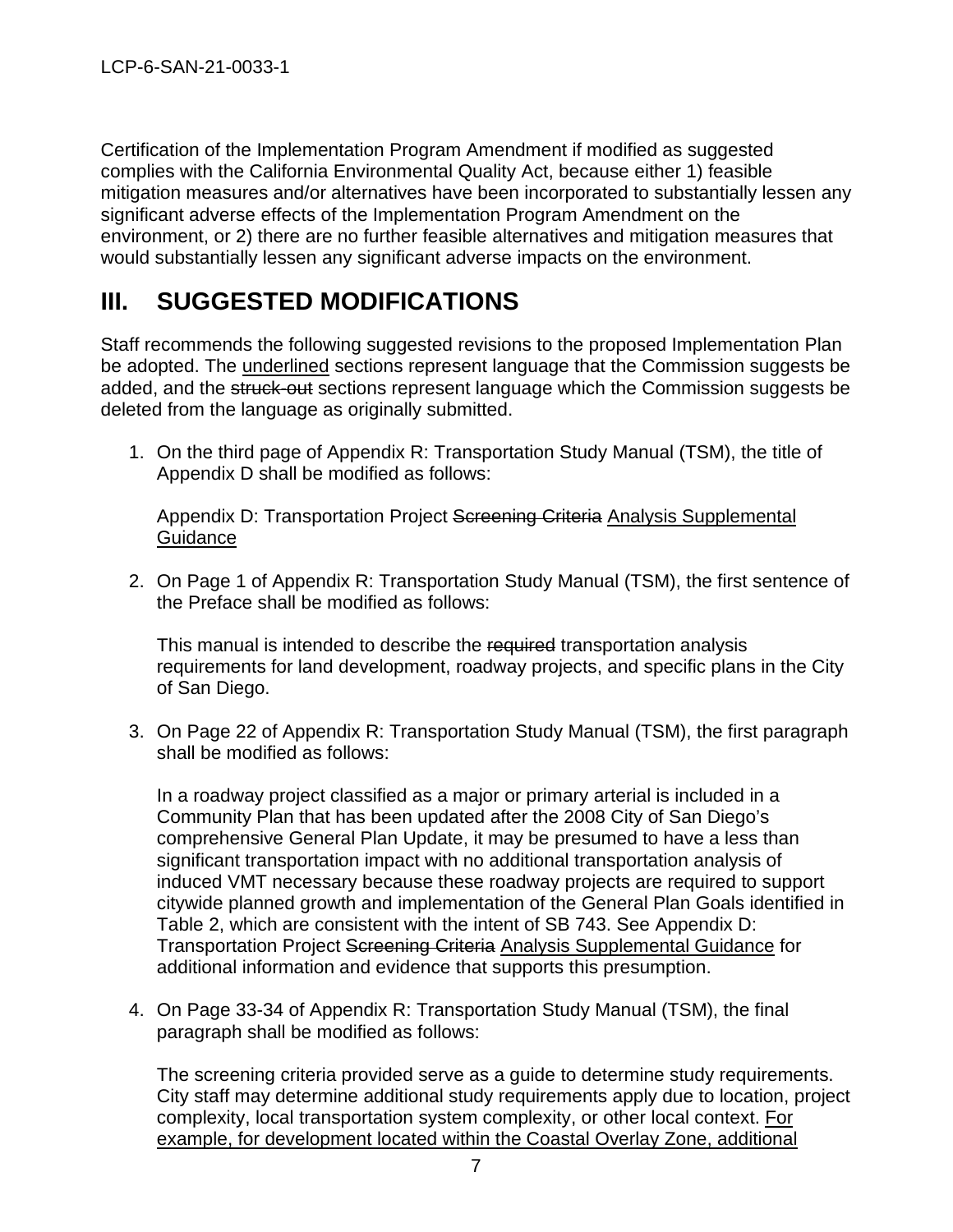analysis may be required to assess project effects on public coastal access. City staff will provide a written response to the PIF and request a meeting with the applicant/consultant if the City has identified the need to perform an LMA despite meeting the screening criteria listed above.

5. On Page 37 of Appendix R: Transportation Study Manual (TSM), the second bullet point of the "Study Periods" section shall be modified as follows:

For areas near beaches or Mission Bay in the Coastal Overlay Zone near the shoreline, major coastal access routes, regional public parks, beaches, or Mission Bay, the peak hours are during summer months (between Memorial Day and Labor Day, when public schools are not in session) and include weekdays and weekends during heaviest coastal visitation hours (typically late morning and early afternoon), unless the project has no potential to affect public access or an alternate/additional study period is identified by City Staff.

6. On Pages 38-39 of Appendix R: Transportation Study Manual (TSM), the fifth bullet point of the "Transportation Data Collection" section shall be modified as follows:

Study period traffic counts: For typical commute hours, intersection turning movement data should be collected on Tuesday, Wednesday, or Thursday between 9:00-9:00 AM and 4:00-6:00 PM during non-holiday periods and not on the week of a holiday under fair weather conditions. Counts should be taken when school is in session. Any intersection counts should include pedestrian and bicycle counts. For areas in the Coastal Overlay Zone near the shoreline, major coastal access routes, regional public parks, beaches, or Mission Bay, counts should be taken during summer months (between Memorial Day and Labor Day when school is not in session) and include both typical commute hours and weekends during heaviest coastal visitation hours, or should be adjusted to reflect typical summer conditions. Any deviation should be discussed with City Staff.

7. On Page Appendix D:1 of Appendix R: Transportation Study Manual (TSM), the title and introductory section shall be modified as follows:

Transportation Project Screening Criteria Analysis Supplemental Guidance

This appendix provides supplemental guidance for analyzing transportation projects. a complete list of transportation projects that are presumed to have a less than significant impact, and therefore, would not be required to conduct VMT analysis.

### California Environmental Quality Act (CEQA) Transportation Analysis

#### Screening Criteria

The following is a complete list of transportation projects that are presumed to have a less than significant impact, and therefore, would not be required to conduct VMT analysis.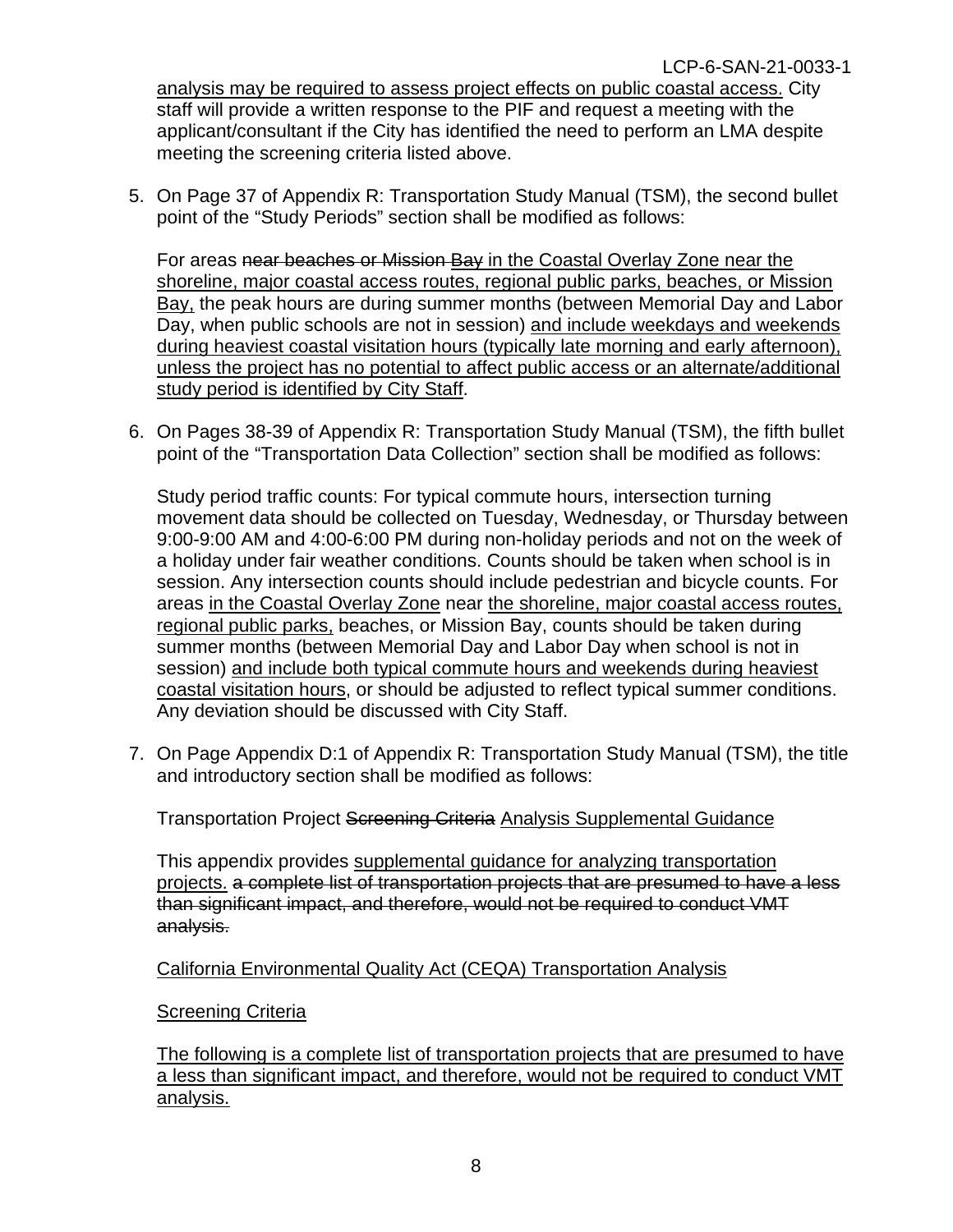8. On Page Appendix D:4 of Appendix R: Transportation Study Manual (TSM), the first paragraph shall be modified as follows:

The City's Community Plan Updates, occurring after the City's General Plan Update in 2008, have provided for land uses that bring origins and destinations closer together and focused on providing for enhanced active mobility networks to promote pedestrian, bicycle, and transit travel in order to reduce VMT impacts while still meeting other City goals. Roadways proposed in these Community Plans are based on comprehensive analysis and have been determined necessary to provide multimodal access to these the planned land uses and access to the wider San Diego active mobility network.

9. On Page Appendix D:4 of Appendix R: Transportation Study Manual (TSM), the final paragraph shall be modified as follows:

Additionally, since these the City's Community Plans were updated after 2008 after the adoption of Assembly Bill 32 (AB 32), the Global Warming Solutions Act of 2006, the associated environmental documents were required to analyze Greenhouse Gas (GHG) Emissions. As part of the GHG emissions analysis, VMT analysis was required to determine the expected amount of GHG production from vehicular sources associated with each community plan. As such, all of the City's Community Plans have previously analyzed the VMT associated with the future roadway network and their environmental documents have already disclosed GHG related impacts.

10.On Page Appendix D:4 of Appendix R: Transportation Study Manual (TSM), a new paragraph shall be added after the final paragraph as follows:

Transportation Projects Local Mobility Analysis in the Coastal Overlay Zone

Projects that result in changes to the planned or ultimate roadway classifications of major coastal access roadways in the Coastal Overlay Zone may be required to conduct analysis to assess the project's effects on public coastal access with regards to biking, walking, transit access, and vehicle circulation. Where appropriate, this analysis should include quantitative assessments of levels of service on major coastal access roadways, and/or qualitative assessments of how travel times resulting from the project will affect the ability of the public to access the coast and other public recreational resources such as trails and parks.

## <span id="page-8-0"></span>**IV. FINDINGS FOR REJECTION OF THE CITY OF SAN DIEGO IMPLEMENTATION PLAN AMENDMENT, AS SUBMITTED, AND APPROVAL IF MODIFIED**

## <span id="page-8-1"></span>**A. AMENDMENT DESCRIPTION**

The subject amendment is the City's latest proposal to address both housing shortages and greenhouse gas emissions through a set of regulations designed to incentivize new housing, support infill development, promote active transportation modes and transit use,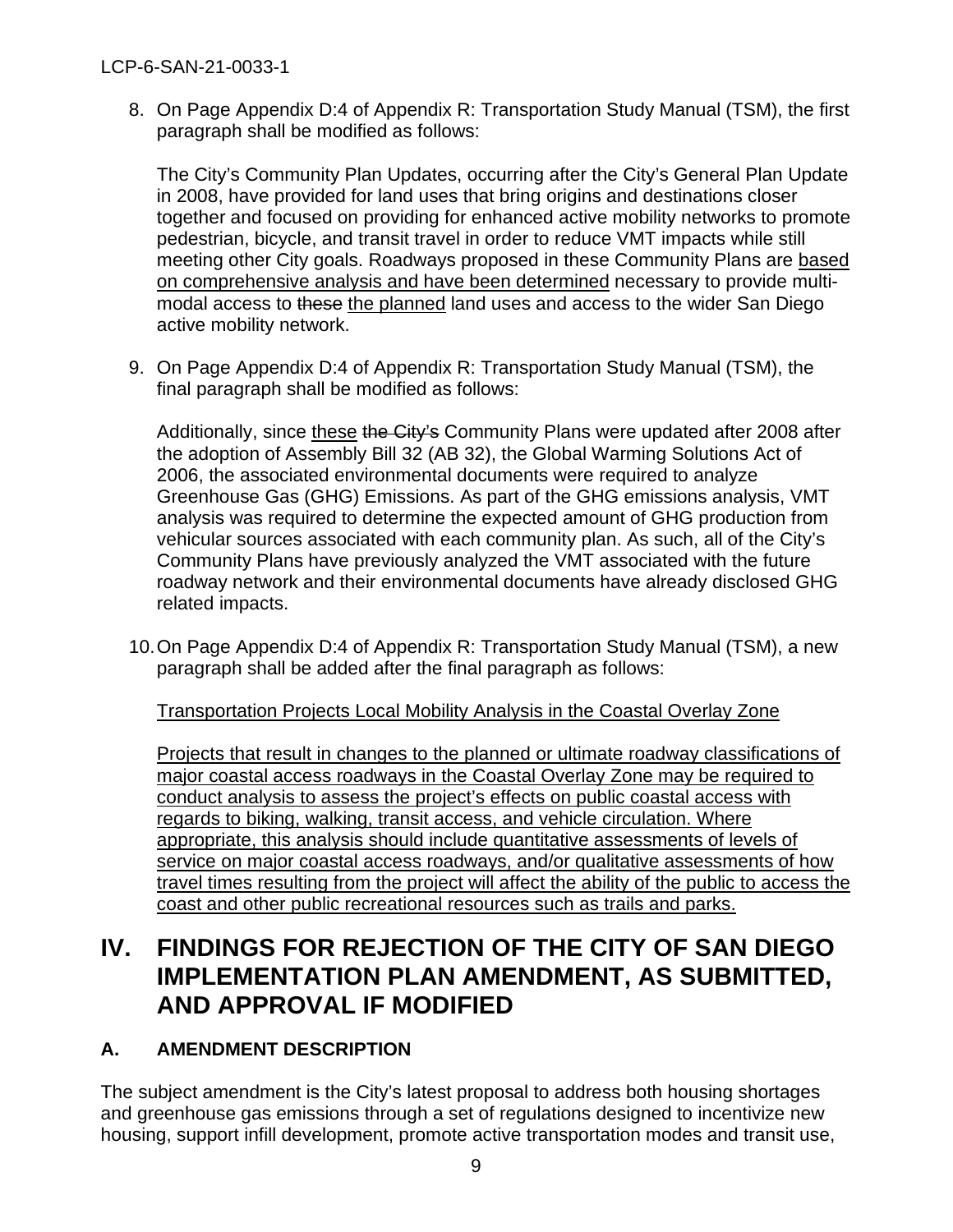and reduce Citywide vehicle miles travelled. The subject Complete Communities amendment consists of two separate programs: Housing Solutions and Mobility Choices.

The Complete Communities: Housing Solutions program is a density bonus incentive program aimed at encouraging the building of homes near high-frequency transit. The program will be available for new development located within TPAs (Transit Priority Areas) that provides housing for very low, low, or moderate income households that is not rented out for less than 30 days, and that includes the provision of neighborhood amenities designed to enhance walkability. The incentives offered will be available to any housing development within a TPA on premises zoned for commercial, residential, or mixed-use, and where the premises are either zoned at 20 dwelling units per acre or greater, or which has a land use designation that allows for 20 dwelling units or greater per acre and is within one-quarter mile of a rail station. The program also exempts all covenant-restricted affordable dwelling units and dwelling units of 500 square feet or less from development impacts fees (DIF), with a sliding DIF scale for dwelling units as they increase in size beyond 500 square feet.

Amenities that would make a project qualify for incentives include payment to a "Neighborhood Enhancement Fund" for the design, construction, or maintenance of neighborhood serving infrastructure amenities or, for development on premises at least 25,000 square feet in area with at least 200 linear feet of street frontage, construction of a public promenade with recorded public access easements and maintenance agreements that contains seating areas, landscaping, lighting, and recreational amenities such as playground or fitness equipment. Supplemental development requirements include widening adjacent public sidewalks or providing public amenities such as bike repair station, seating area, wayfinding signs, or drinking fountain.

The available incentives for qualifying development under Housing Solutions include waiver of the existing FAR for a new FAR based in the Tier the property is located in (Tier I – no maximum FAR, Tier II – 8.0 FAR, Tier III – 6.5 FAR, Tier IV 4.0 FAR). Within the City's coastal zone and the coastal height limit overlay zone, the maximum FAR shall be limited to 2.5 and maximum height of 30 feet. Incentives also include the waiver of maximum permitted residential density of the land use designation in place of density being limited by the allowable FAR, as well as waiver of the following base zone regulations: maximum structure height (outside of coastal height limit overlay zone), maximum lot area, street frontage requirements, minimum lot coverage, and maximum street setbacks if a promenade is being constructed. Incentives that would be inconsistent with the resource protection policies of the LCP or regulations governing environmentally sensitive lands would not be granted.

Development availing itself of Housing Solution incentives must provide a certain percentage of rental units to low income households and specified percentages of area median income. Incentives cannot be applied to development on premises that currently, or within the prior seven years contained rent-controlled rental dwelling units affordable to very low, low, or moderate income households, unless the proposed development replaces the affordable dwelling units and either provides the required overall percentage of affordable dwelling units or makes all dwelling units affordable to very low and low income households. The replacement affordable units must be at least of the same number, size, and affordability as before. All replacement affordable rental dwelling units must be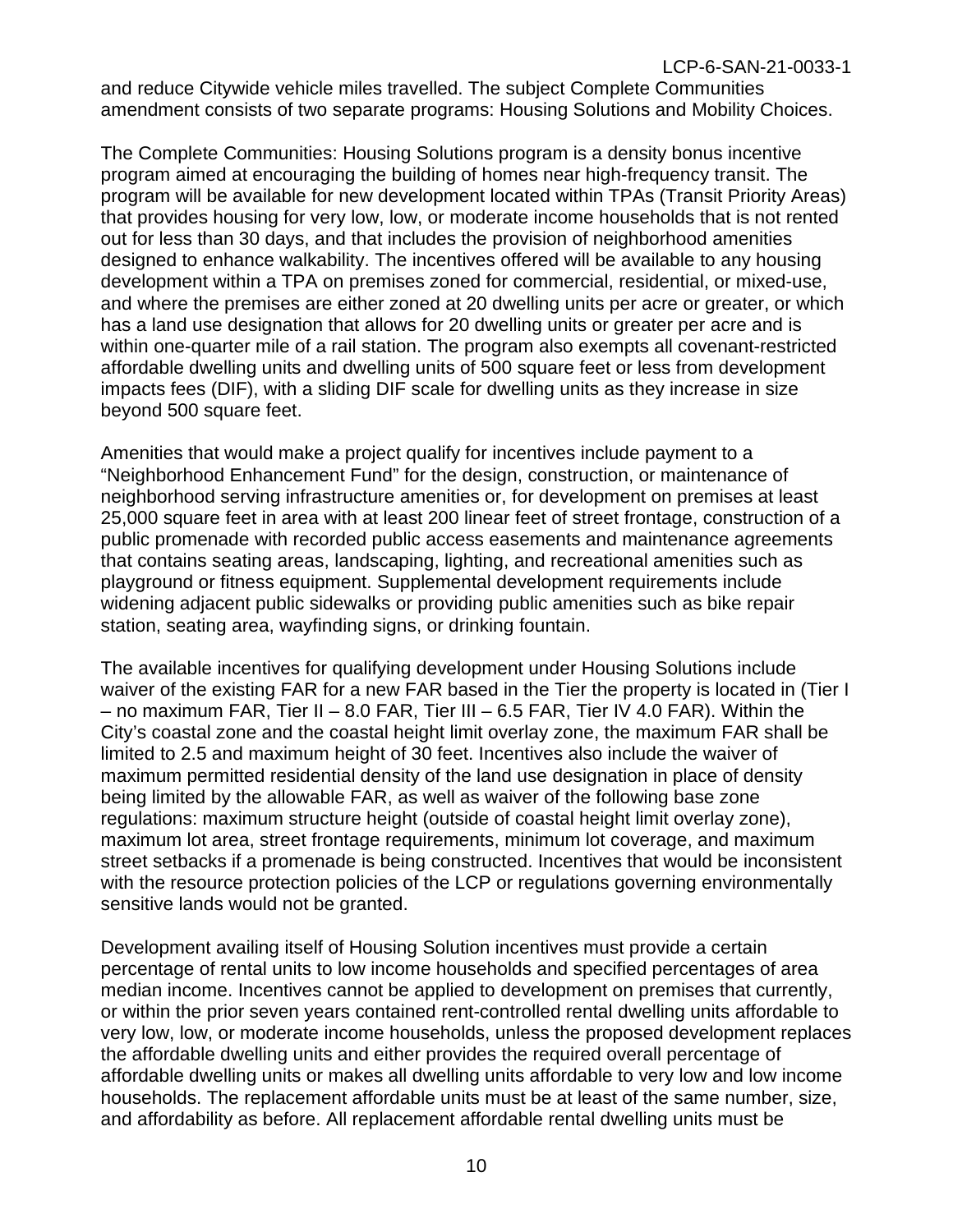affordable for at least 55 years, and existing residents will be able to occupy their dwelling units until six months before construction, receive relocation benefits, and receive right of first refusal for comparable affordable housing in the new development.

The purpose of the Complete Communities: Mobility Choices program is to reduce vehicle miles traveled (VMT) in the City by requiring new development to develop or fund active transportation infrastructure and amenities. Whereas the Housing Solutions program is an optional program, the requirements of Mobility Choices will apply to any new development in the City except for residential development with four or fewer dwelling units, commercial or office development with less than 5,000 square feet of gross floor area, development located on property owned, leased, or maintained by the City where the City or its proxy is the applicant, development within one-half mile walk of a passenger rail station, development in the newly established Mobility Zone 1 (Downtown Community Plan Area), industrial uses on prime industrial land, multi-family residential development located in the TPA that provides transportation amenities, or development that does not require a Certificate of Occupancy.

The City has determined that focusing VMT-reducing improvements in the City's most VMT-efficient areas, that is, areas, with the most existing transit opportunities, can result in up to 20 times greater VMT reductions than investing those same improvements in VMTinefficient areas. Thus, the Mobility Choices program divides the City into four zones: Zone 1 – Downtown Community Plan Area, Zone 2 – premises in the TPA, Zone 3 – community planning area with a VMT efficiency 85% or less of the regional average, and Zone 4 – any area not located in Zones 1-3. All development within Mobility Zones 2 or 3 must provide VMT reduction measures in accordance with the new Land Development Manual Appendix T, "Mobility Choices Regulations: Implementation Guidelines," with Zone 2 providing 5 points of VMT-reducing measures and Zone 3 providing 8 points of VMT-reducing measures. These reduction measures include providing pedestrian accessways, improved crosswalks, protected bicycle lanes, street landscaping, upgraded bus shelters, etc. Each measure listed in Appendix T has a point value assigned to it that will count toward the above-mentioned point requirements. Alternatively, an in-lieu fee may be paid. Development in Zone 4 must pay the in-lieu fee, which will be used to fund active transportation and VMT-reducing infrastructure projects in Zones 1-3, barring some exemptions such as for affordable residential development.

In addition to promoting new transportation options, Mobility Choices is also the City's response to Senate Bill 743 (Steinberg, 2013), which requires the City to adopt a new metric for analyzing transportation impacts to achieve a reduction in vehicular traffic (Vehicle Miles Traveled), rather than accommodating additional traffic (Level of Service). To this end, Mobility Choices also contains several related amendments to the Land Development Manual portion of the IP, in the form of amending the LDM's Appendix A (California Environmental Quality Act City Guidelines) and adding a new Appendix R (Transportation Study Manual) and the new Appendix T (Mobility Choices Regulations: Implementation Guidelines). The change to Appendix A would be to the City's CEQA Significance Determination Thresholds to change from Level of Service (LOS) to VMT as the metric for measuring transportation impacts. Appendix R, the Transportation Study Manual (TMS), replaces the previous Transportation Impact Study Manual, (which had not been incorporated into the LDM). The TSM provides detailed CEQA and non-CEQA transportation analysis guidelines using VMT-based metrics to determine a development's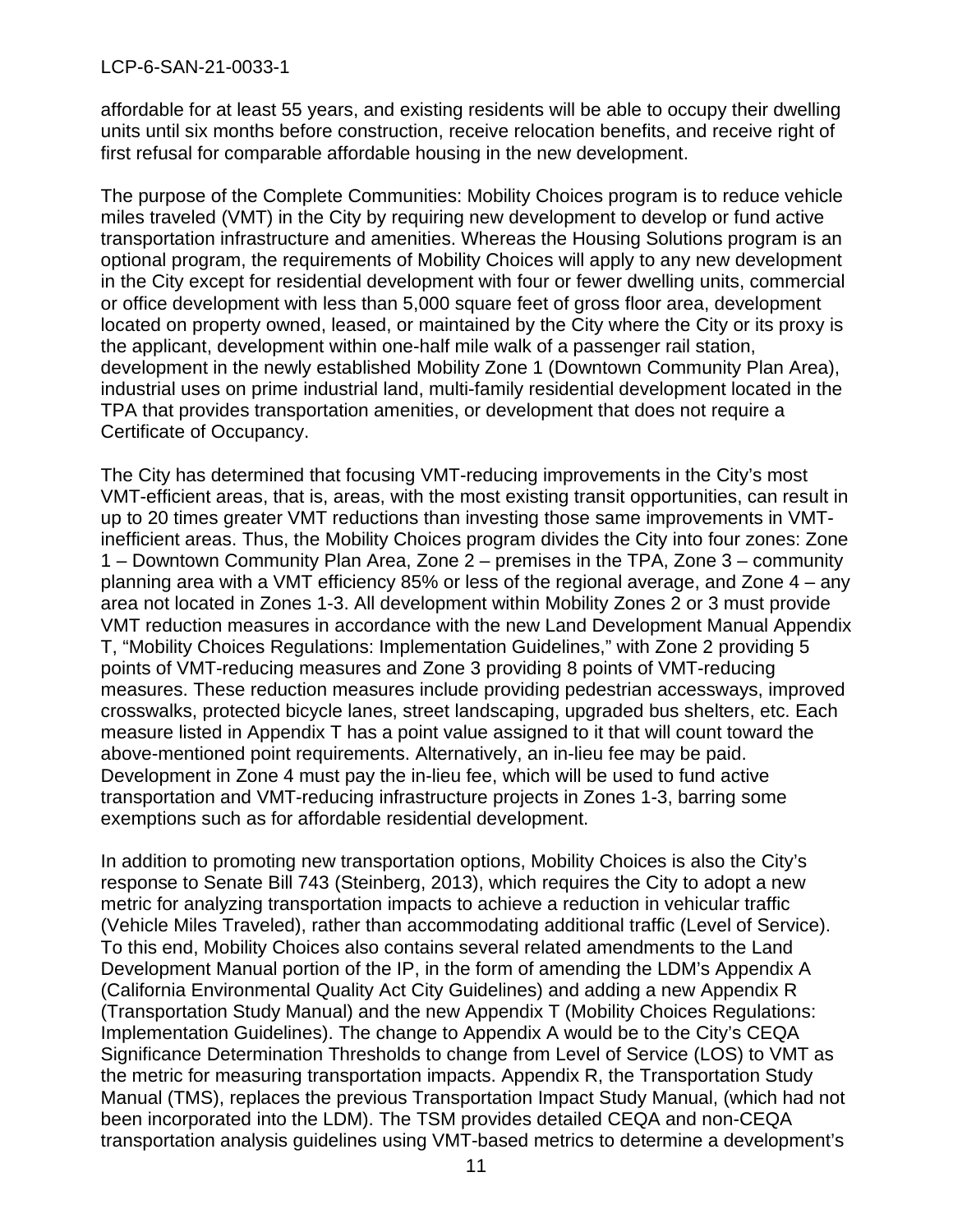environmental impacts. The TSM also ensures that best transportation practices are incorporated into a development through a Local Mobility Analysis (LMA) of the effect on mobility, access, circulation, and safety as well as provision of alternate transit measures not currently covered by the existing manual. Appendix T contains the list of VMT-reducing measures and their corresponding point value that development covered by Mobility Choice regulations must choose from and provide when not paying the in-lieu fee.

### <span id="page-11-0"></span>**B. CONFORMANCE WITH THE CERTIFIED LAND USE PLAN**

The standard of review for LCP IP submittals or amendments is their consistency with and ability to carry out the provisions of the certified LUP(s). The certified LUPs have a number of goals and policies relevant to the proposed amendment; the most applicable LUP standards are as follows:

### **La Jolla LCP Land Use Plan**

• Introduce opportunities for the production of more affordable housing within La Jolla to meet the housing needs of all income levels.

### **Balanced Communities**

- a. The City should promote opportunities for the development of affordable housing by allowing a density bonus, provided that this extra density is allowed only for projects certified by the Housing Commission. To qualify, a portion of the additional units would need to be restricted as affordable housing to "low-income, "or "very lowincome" persons under applicable state statutory standards for the affordable housing density bonus and implementing City regulations.
- b. The City should pursue replacement of demolished affordable housing units within the community in order to maintain affordable housing units that exist in La Jolla, consistent with the locational priorities stated in the Coastal Overlay Zone Affordable Housing Replacement regulations.
- c. The City should encourage the use of affordable housing programs administered by the Housing Commission to promote the development of affordable housing. These programs include both land use and financial incentives.
- d. The City should seek to locate higher density housing principally along transit corridors and in proximity to emerging lower income employment opportunities.

### **Mission Beach Precise Plan and Local Coastal Program Addendum**

- The promotion of a wider variety of dwelling unit sizes including studios, one, two or more bedroom houses and apartments.
- The encouragement of all types of individuals and family sizes to live in Mission Beach.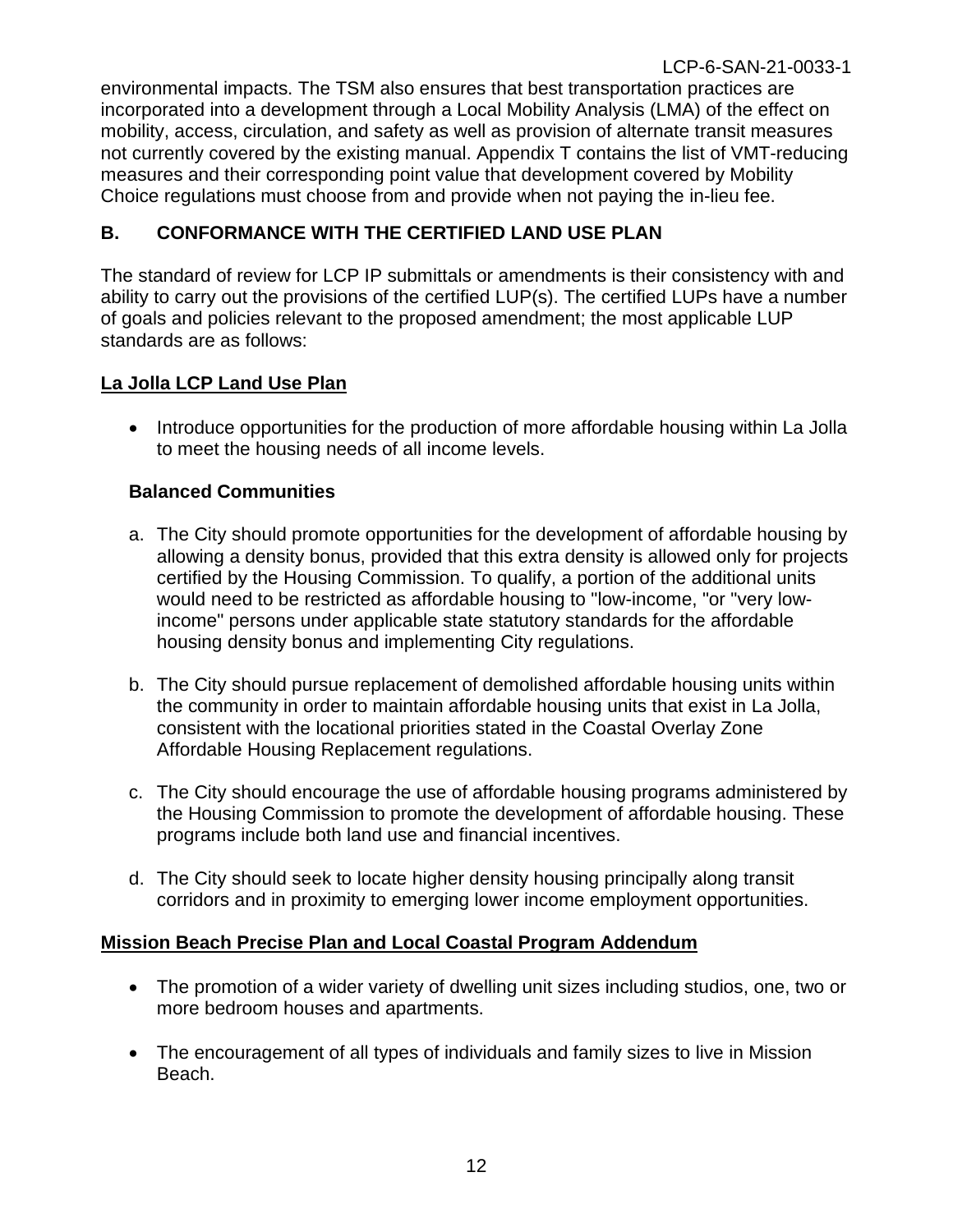• The promotion of an economically balanced community through the investigation of individual and community rehabilitation efforts, changes in taxing and assessment procedures, and the use of subsidy funds where applicable.

### **Ocean Beach Community Plan and Local Coastal Program**

- Reduce vehicular traffic demand placed on the street network by encouraging the use of alternative modes of transportation, including public transit, bicycles, and walking.
- Enhance transit patron experience by improving transit stops and increasing transit service frequency.
- Support transitional housing uses in Ocean Beach.
- Provide housing for all economic levels.
- Enforce the Coastal Zone Affordable Housing Replacement Program to facilitate replacement of existing affordable housing units and the retention of existing affordable units. Required replacement housing should be constructed in Ocean Beach.
- 2.1.2 Utilize the Affordable Housing Density Bonus Program to assist the building industry in providing adequate and affordable housing for all economic segments of the community.
- 2.1.3 Ensure that new residential development is constructed within the density ranges identified in this Plan and meets adopted parking standards.
- 2.1.4 Support existing and new transitional housing projects in Ocean Beach.
- 2.1.5 Retain and expand the number of affordable housing units in Ocean Beach.
- 2.2.3 Maintain the inventory of lower cost rental rooms for visitors and expand the inventory should the opportunity arise… Prioritize provision of lower-cost visitor serving recreation and marine-related development.
- 2.4.1 Preserve existing hotel/motel/hostel facilities from removal or conversion to residential units.
- 2.4.2 Encourage the addition of overnight accommodations particularly serving the low/moderate cost range in the community.
- Rehabilitate existing hotel/motel/hostel facilities where feasible.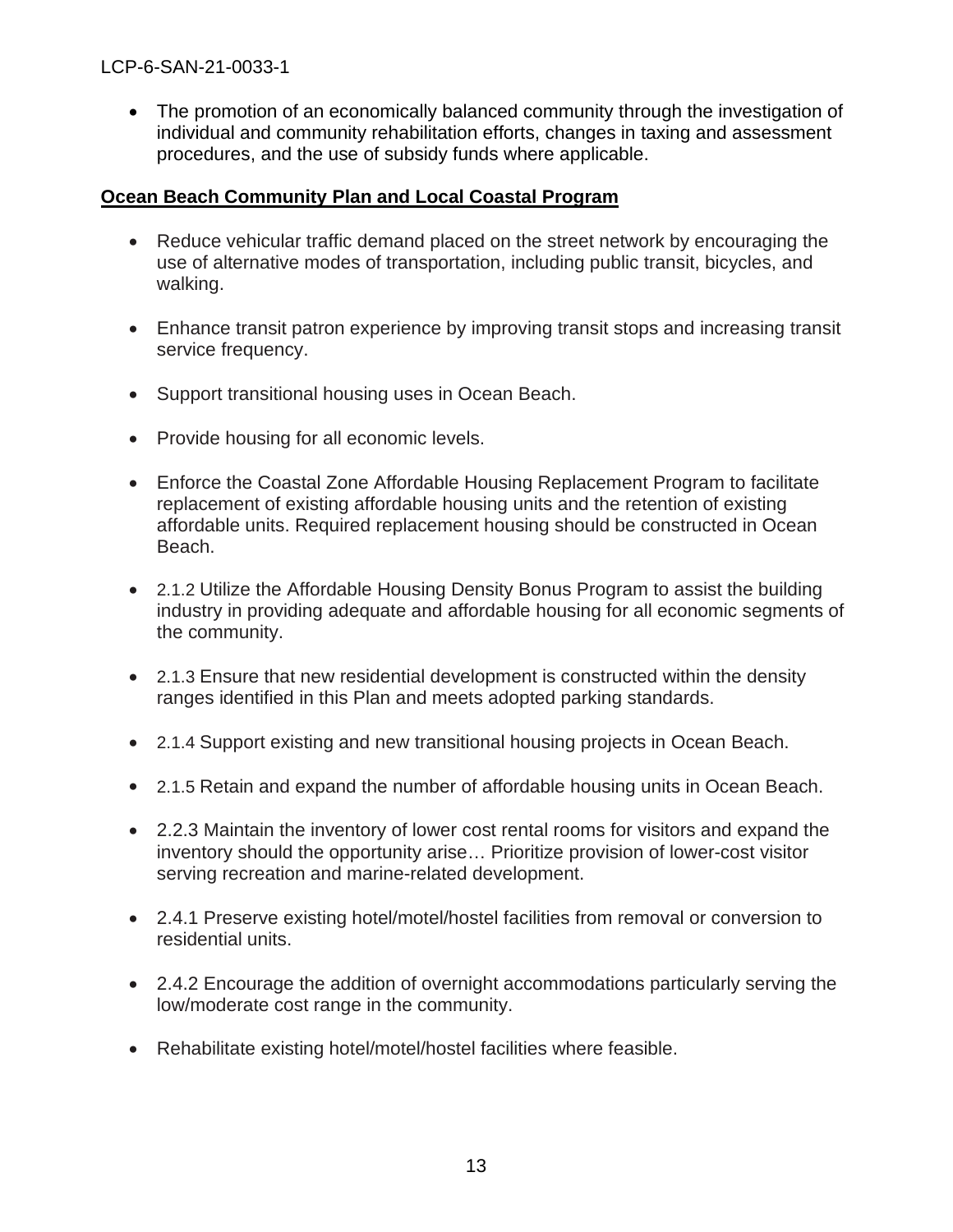### **1. FINDINGS FOR DENIAL**

The Complete Communities: Housing Solutions and Mobility Choices are two new programs designed to address both housing shortages and greenhouse gas emissions. Both regulatory efforts generally align with the overall goals of the Coastal Act and the certified LCP by promoting affordable housing constructed in proximity to alternate transit and with pedestrian-oriented development features, such as a public promenade, as well as reducing greenhouse gas emissions and vehicle miles travelled.

Housing Solutions incentivizes the construction of higher density residential development that incorporates pedestrian-oriented infrastructure such as public promenades. The amendment establishes the design requirements of such public promenades, such as minimum dimensions, landscape design, public visibility, lighting, recreational amenities, etc. This ensures that development availing itself of Housing Solutions incentives through the incorporation of public amenities does so in a manner that will truly be of benefit to both the public and residents of the development.

Although these incentives are in the form of relaxed development standards such as setbacks, heights, lot coverage, and density, adverse impacts to community character, public views or sensitive habitat will be avoided because the amendment limits development in the coastal zone to a maximum FAR of 2.5 and a maximum height of 30 feet, in line with the currently certified coastal height limit overlay zone. Furthermore, Section 143.0101(i)(3)(A)(iv) states that an incentive may be denied by the City if, within the Coastal Overlay Zone, the incentive would be inconsistent with the resource protection standards of the City's Local Coastal Program or the environmentally sensitive land regulations (with the obvious exception of density). Finally, the LCP calls for balanced community composition its coastal communities, so the incentives will not adversely impact intended community character.

However, the Mobility Choices segment of the amendment as proposed does not contain sufficient provisions ensuring that the shift in focus to VMT analysis does not come at the detriment of coastal visitors who still rely on vehicles to access the coast due to geographic or logistical constraints, specifically with regards to the new appendices being added to the Land Development Manual segment of the certified IP.

While the City continues its efforts to expand its alternate transit system and promote development encouraging its use, the fact remains that due to San Diego's status as the largest jurisdiction in the coastal zone, its coastal topography divided by San Diego Bay and Mission Bay creating several transit bottlenecks, and popularity with over 35 million annual visitors, it is not always reasonable or convenient for visitors, such as a family group transporting recreational equipment, to be able to rely wholly on alternate transit to access the coast. Combined with the fact that very little of the City's coastal zone is serviced by its trolley light rail system, a substantial percentage of visitors to the coastal communities of the City still rely on vehicles to access the coast. As a result, some of the busiest intersections in the City are in its coastal zone, such as the intersection of Mission Bay Drive and Garnet, one of the primary entrances to the community of Pacific Beach.

Mobility Choices will divide the City into four zones, requiring development within those zones to provide transit-oriented amenities selected from a point-based menu in a new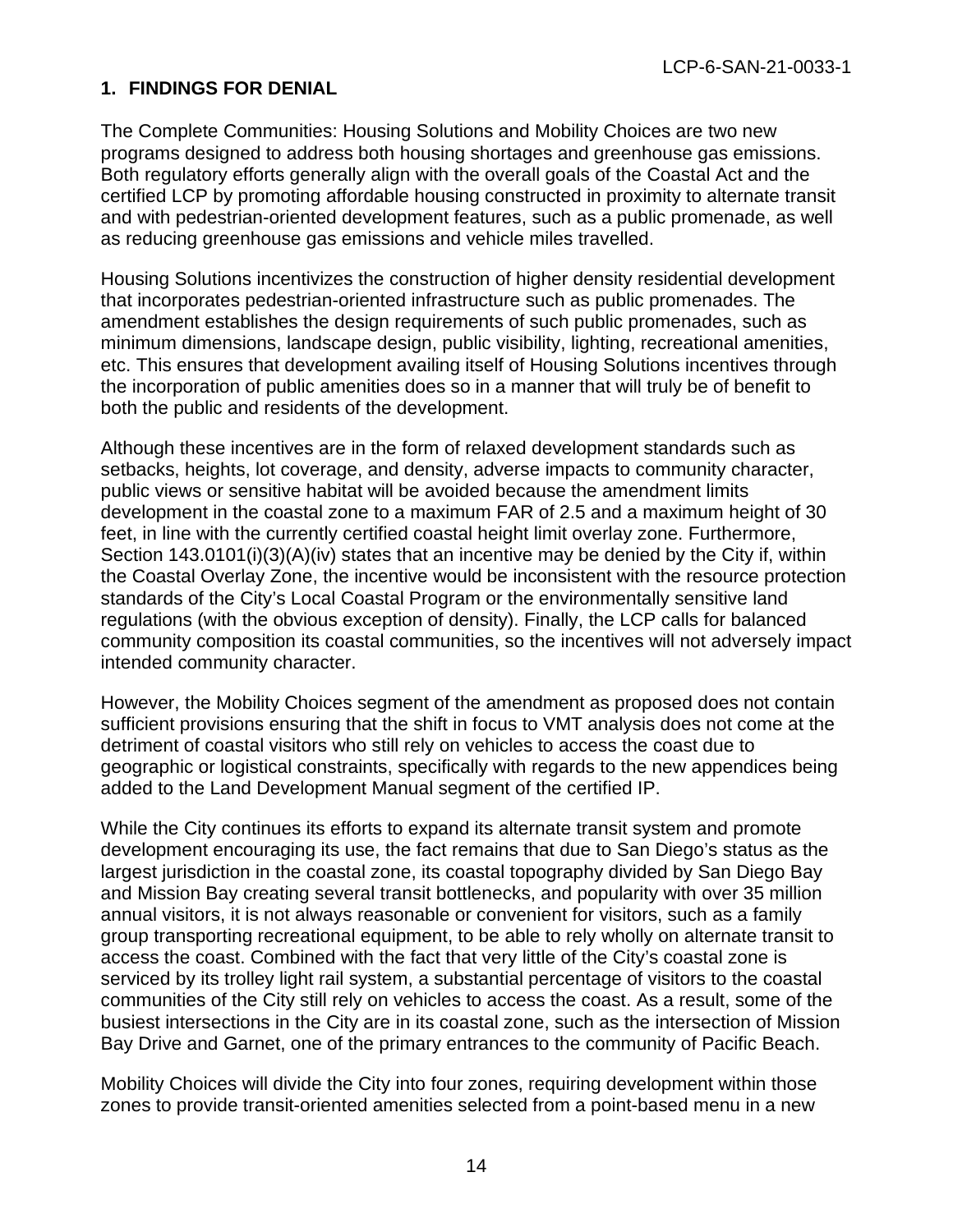Appendix T: Mobility Choices Regulations to the Land Development Manual, or payment of an in-lieu fee to fund VMT-reducing infrastructure. The new Appendix R: Transportation Study Manual (TSM), also being added to the Land Development Manual, will replace the existing Traffic Impact Study Manual in the LDM that was last updated in 1998. The current Traffic Impact Study Manual is focused on analyzing project impacts to Level of Service (LOS), a quantitative measure of the quality of vehicular traffic measured in traffic volume, traffic speeds, and intersection wait times. The proposed TSM replacing the Traffic Impact Study Manual describes itself in the "Preface" section as designed to implement the shift from LOS to VMT analysis in line with recent state legislation and in the "Introduction" states that it is to "provide guidance to consultants on how to prepare transportation studies in the City of San Diego."

However, while the shift toward a more VMT-focused analysis does further the goal of reducing greenhouse gas emissions and promoting alternate transit, a wholesale shift away from LOS creates the possibility that development may come forward that, while avoiding substantial increases in VMT, results in vehicle traffic impacts in the coastal zone that increases travel time to or through coastal destinations, increasing the burden on visitors and dissuading them from accessing the coast. While the TSM does have some language recognizing that near-shore areas may require some additional analysis above and beyond the typical analysis of peak weekday commute hours, such as weekends during the summer, it lacks any more specificity as to what weekend hours should be analyzed and for what impacts.

Because development all across the coastal zone can take various forms and the City has several unique coastal communities, it is appropriate for the TSM to take a general approach in guiding applicants through the traffic analysis process so as to better capture future scenarios and give the City flexibility in its permit reviews. However, it is important to advise applicants that under the Coastal Act, there are occasions where level of service may need to be analyzed to ensure a development does not result in traffic congestion or slowing that impedes or discourages people from accessing the shoreline. The stated purpose of the TSM is "to ensure consistency among consultants, predictability in preparation, consistency among reviewers, and conformance with all applicable City and State regulations, including CEQA," and as such, it is vital that this guidance document adequately notify and direct applicants as to the full range of potential traffic analysis that may be required for development near the coast or major coastal access routes that has the potential to notable alter traffic patterns.

As proposed, the TSM lacks adequate notice and specificity as to the type, location, and manner of analysis that may be required, and thus future development may not undertake adequate traffic analysis to ensure that it is the least impactful design. Because this language is missing, the amendment as proposed is not in conformance with the public access protection policies of the certified LUPs and must be denied as submitted.

### **2. FINDINGS FOR APPROVAL IF MODIFIED**

<span id="page-14-0"></span>The City and Commission staff worked closely to develop various modifications to the new Appendix T: Transportation Study Manual (TSM) of the Land Development Manual to include language that will guide applicants as to when additional traffic analysis may be required for near-shore development. As modified, the TSM gives greater specificity as